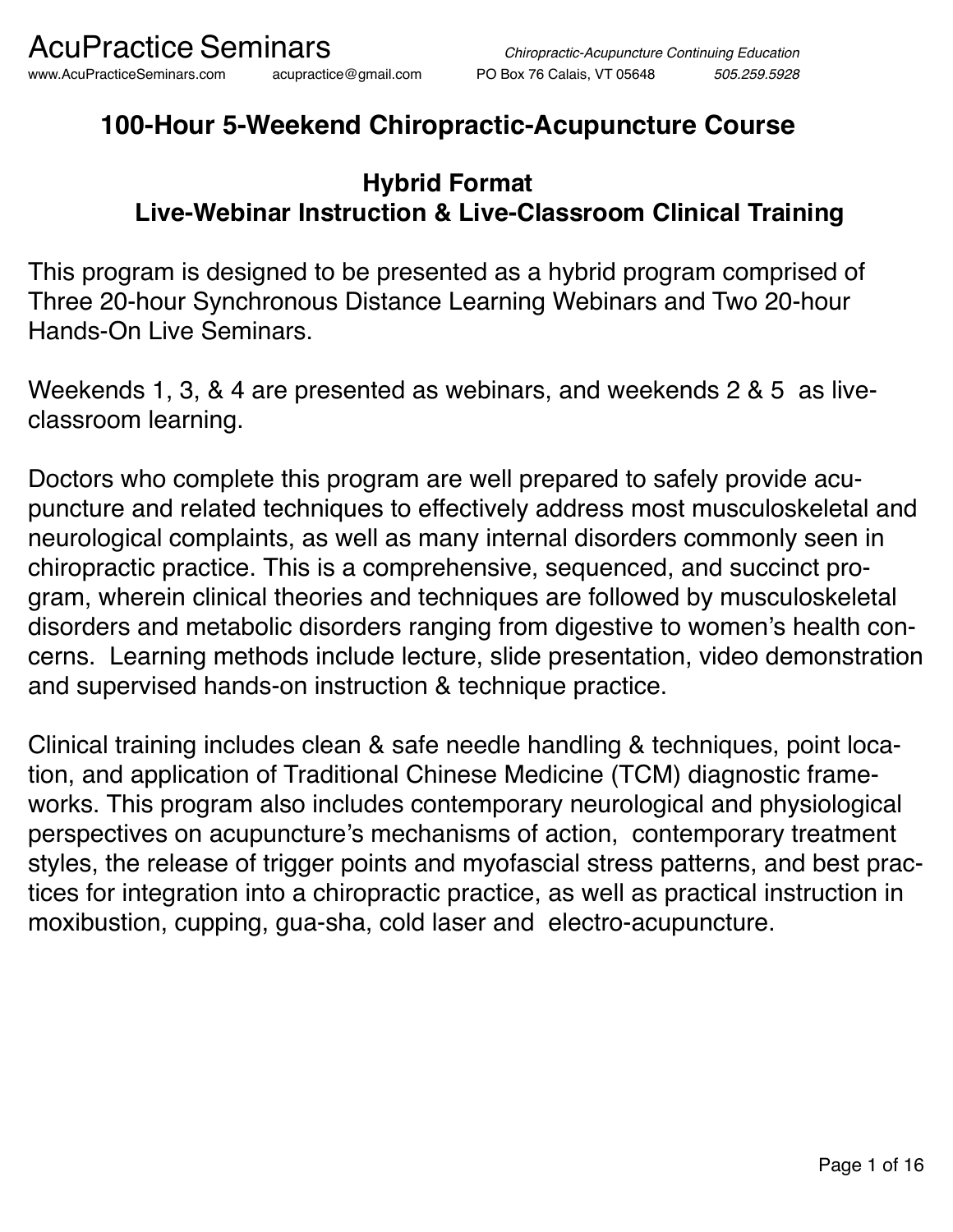### **100-hour Hybrid Program Curriculum Organization**

#### **Curriculum Is Organized Into Five 2-Day Weekend Seminars** (3 Webinars & 2 Live Classroom)

#### **Classes Begin Each Day at 8:00am and Finish Up at 6:00pm**

**Each Weekend Provides 20 Hours of Instruction (50min = 1 CEU Hour)**

| Five 20-Hour Weekends (50min = 1 CEU hour)<br>Saturday: 8:00am- 12:30pm & 2:00pm 6:00pm<br>Sunday: 8:00am-12:30pm & 2:00pm 6:00pm                                                                                                                                                                                                                                                                                                                                                    |  |
|--------------------------------------------------------------------------------------------------------------------------------------------------------------------------------------------------------------------------------------------------------------------------------------------------------------------------------------------------------------------------------------------------------------------------------------------------------------------------------------|--|
| Weekend #1 Acupuncture: Traditional Approaches (WEBINAR)<br>Introduction: Acupuncture, Dry Needling, Legal, Practical, Clinic Setup,<br><b>Clinical Fundamentals:</b> Yin & Yang, 8 Principles, Substances, Organs, 5 Elements<br><b>Meridian &amp; Points: Introduction to Points and Meridians, 12 Primary Points</b><br><b>Clinical Techniques: Introduction to Acupuncture &amp; Dry Needling</b><br><b>Acupuncture Microsystems: Pulse &amp; Tongue Diagnostic Microsystems</b> |  |
| Weekend # 2 Acupuncture: Yang Meridians & Treating Pain (Live-Classroom)<br><b>Clinical Fundamentals: Meridian Pathways and Myofascial Relationships</b><br><b>Points &amp; Meridians: Du, Yang &amp; Sinew Meridians</b><br>Clinical Techniques: Clean Needle Technique, Traditional Pain Management<br><b>Acupuncture Microsystems: Overview, Auriculotherapy</b>                                                                                                                  |  |
| Weekend # 3 Acupuncture: Yin Meridians & Internal Disorders (WEBINAR)<br><b>Clinical Fundamentals: Organs &amp; Respiratory, Digestive, GU, Relationships</b><br>Points & Meridians: Ren & Yin Meridians, Point Categories & Combinations<br><b>Clinical Techniques: Moxibustion/Heat Therapy</b>                                                                                                                                                                                    |  |
| Weekend #4 Acupuncture: Women's Health & Extra Meridians (WEBINAR)<br><b>Clinical Fundamentals: Women's Health &amp; National Board Preparation</b><br>Points & Meridians: 8 Extraordinary Meridians<br><b>Clinical Techniques: Internal Medicine Point &amp; Herbal Formulations</b><br><b>Acupuncture Microsystems: 8 Extraordinary Meridians</b>                                                                                                                                  |  |
| Weekend # 5 Acupuncture: Contemporary Approaches (Live-Classroom)<br><b>Clinical Fundamentals: Program Review</b><br><b>Points &amp; Meridians: Ordinary Points for Extraordinary Results</b><br><b>Clinical Techniques: Trigger Points and the Ventresca Method</b><br>Acupuncture Microsystems: IASTM, YNSA, Neuroacupuncture, Hand, Treatment of Chemical<br>Dependency                                                                                                           |  |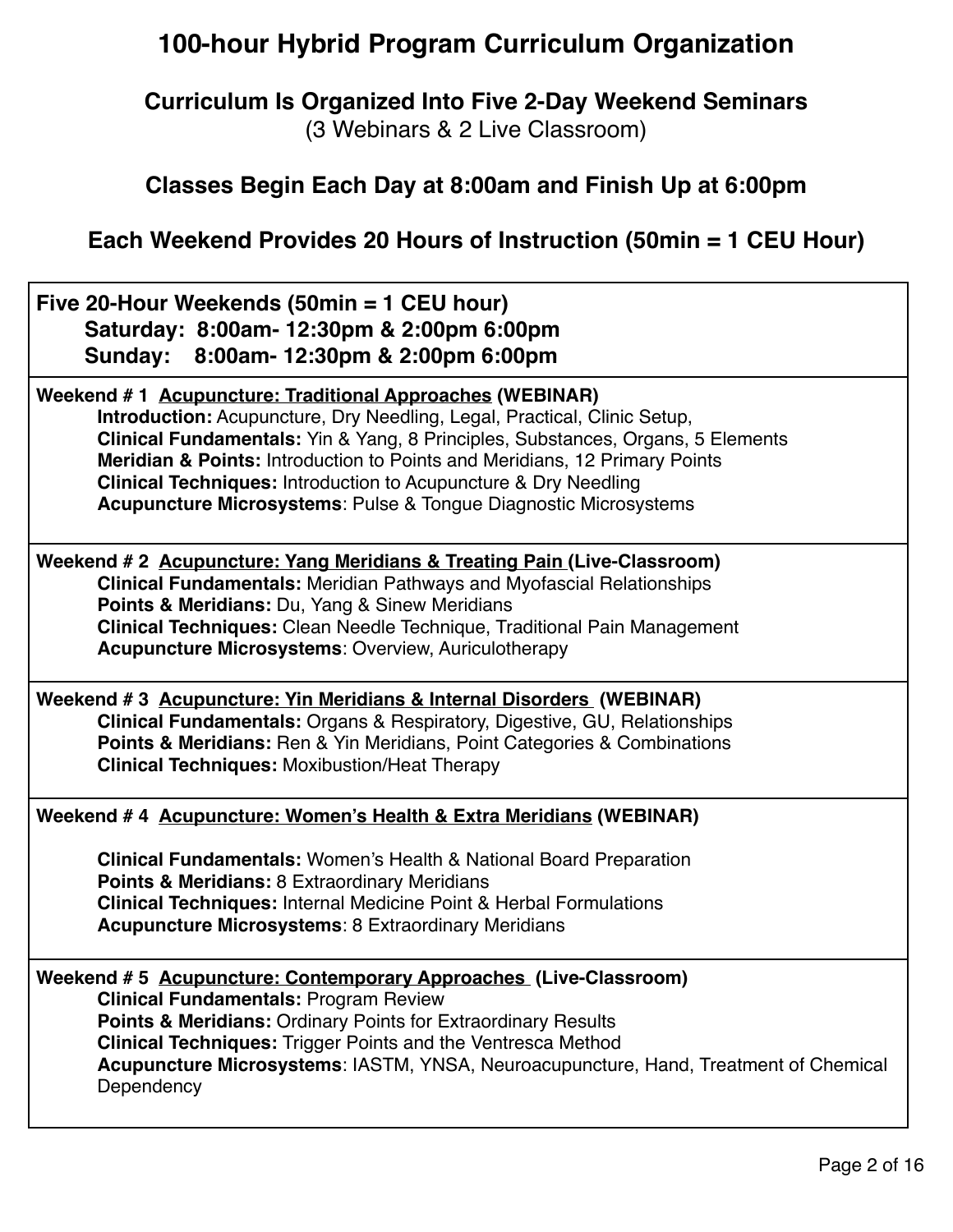### **Curriculum & Learning Objectives**

#### **The curriculum is organized into 4 broad categories**

- 1. **Clinical Fundamentals:** Traditional Chinese Medicine (TCM) and contemporary Western bio-medical theories of acupuncture, with a focus on those theories that have a strong clinical application
- 2. **Points & Meridians:** Acupuncture Points and Meridians, Trigger Points, & Motor Points focusing on those points that are particularly effective in practice
- 3. **Clinical Techniques:** Traditional acupuncture needling techniques, contemporary "dry-needle" style treatment, traditional & contemporary invasive and non-invasive acupuncture-related techniques
- 4. **Acupuncture Microsystems:** Select points and techniques from Auriculotherapy, Hand acupuncture, Chinese and Japanese Scalp acupuncture, the Ventresca Method, and other distinct acupuncture systems

Information within each category is sequenced within each of the five weekends, to encourage and enable efficient and effective learning.

**Clinical Fundamentals:** Participants learn the theories that form the basis of Acupuncture and Oriental Medicine: Yin/Yang, 5 Elements, 8 Principles, Qi, Jing, Shen, Zang Fu (Organs), and Pathogenic Influences, as well as an introduction to diagnostic techniques such as reading the tongue and the radial pulse. Throughout the program, participants frequently review the relevant information needed to effectively employ acupuncture in practice. Physiology, pathology and treatment specific to digestive, respiratory, genitourinary, and women's health concerns are all addressed. This information, together with select information on points and techniques forms the bulk of the information needed to pass a national board exam in acupuncture. A comprehensive review of this material is included in the final weekend of the program, prior to the final exam which also serves as additional preparation for a national exam.

**Learning Objectives:** The main points participants are expected to learn and take away from this portion of the curriculum are:

- 1. A clear understanding of the fundamental Traditional Chinese Medicine (TCM) theories that support and underlie acupuncture
- 2. The clinical applications of Yin and Yang, 5 Elements, The Substances, and Pathogens
- 3. The main clinical theories relating to Chinese Organ (Zang/Fu) Physiology and common Pathologies
- 4. The ability to formulate diagnoses and treatment plans, based on TCM
- 5. Understanding of the contemporary theories, which bridge the gap between Oriental and Western medical paradigms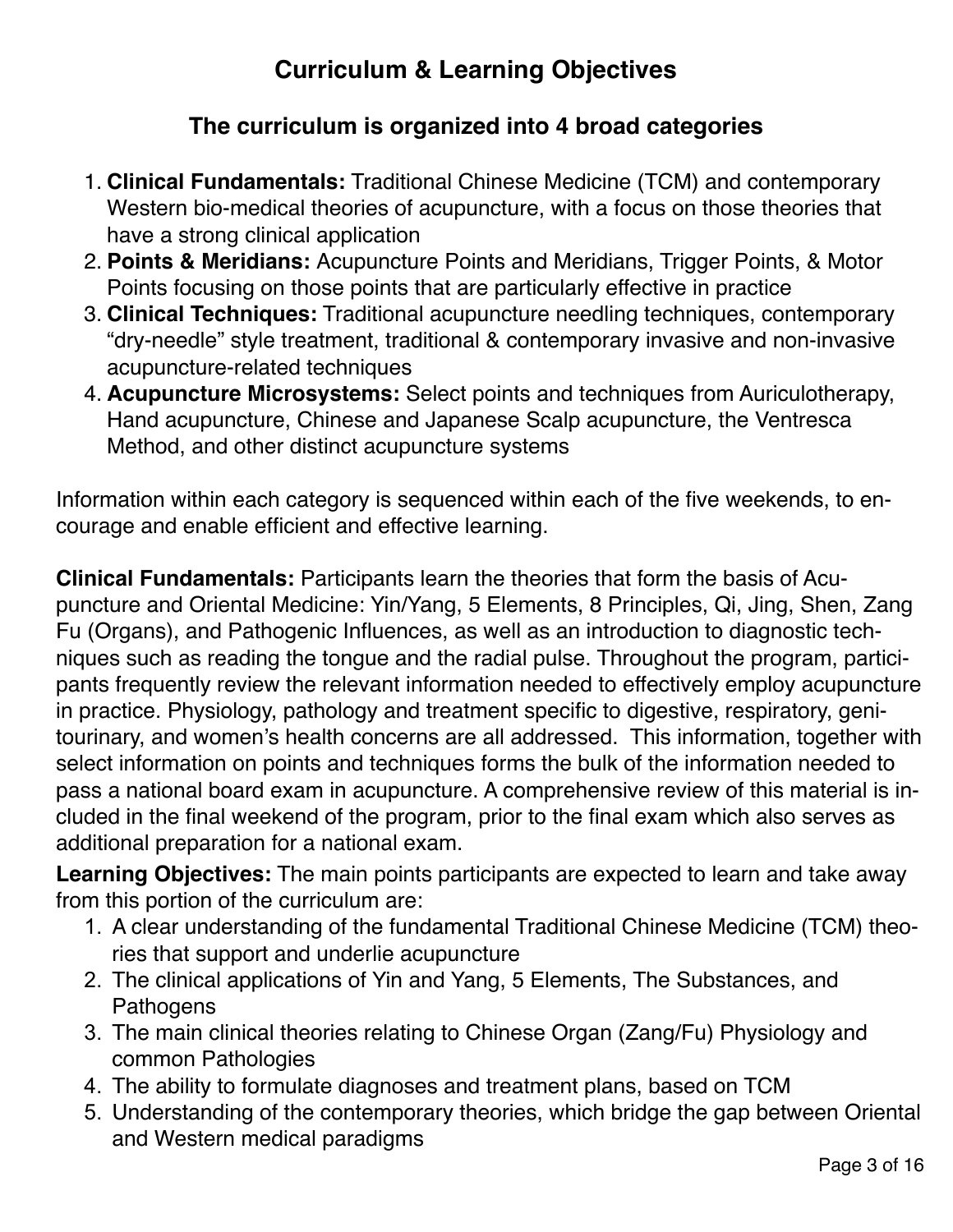**Clinical Techniques:** In this portion of the program doctors learn to apply both invasive and noninvasive acupuncture treatment techniques, including clean needle technique, management of used needles, traditional acupuncture needling, dry-needle style needling, laseracupuncture, cupping, gua-sha, moxibustion and electro-acupuncture. Participants also learn to treat many of the painful conditions commonly encountered in a chiropractic practice. Painful musculoskeletal, and neurological syndromes of the head, upper, mid and low back, thorax, neck, shoulders, arms, wrists, and hands, hips, legs, ankles, and feet, are all addressed. Participants learn how to select acupuncture points, techniques, and microsystems for the best results.

**Learning Objectives:** The main points participants are expected to learn and take away from this portion of the curriculum are:

- 1. A clear understanding of practice and importance of clean needle handling, storage, & disposal
- 2. An understanding of the reasons for needle selection
- 3. An understanding of how and when to choose between various treatment techniques
- 4. An understanding of the use of cupping, gua-sha, moxa, and other acupuncture-related techniques
- 5. An understanding of the clinically applicable theories and the use of milliamp electro-acupuncture
- 6. An understanding of the clinically applicable theories and the use of laser-acupuncture
- 7. Ability to formulate specific individual treatments, as well as applying effective empirical treatment protocols, for many common presentations and diagnoses.
- 8. A confident approach for selecting the appropriate treatment techniques
- 9. A positive approach for selecting specific needling techniques for the treatment of pain
- 10.Treating pain with the Ventresca Method for the release of myofascial stress patterns

**Points & Meridians:** Participants learn all of the the main meridians of acupuncture and each of the points on those meridians, including locations, actions & indications, needle depth & direction, and treatment techniques for each of the major points. In addition to the main points and meridians, the major extraordinary points, secondary and extraordinary meridians, and point combinations for treating disorders ranging from pain to internal dysfunctions are covered in some detail. Significant classroom time is spent locating and needling individual acupuncture points.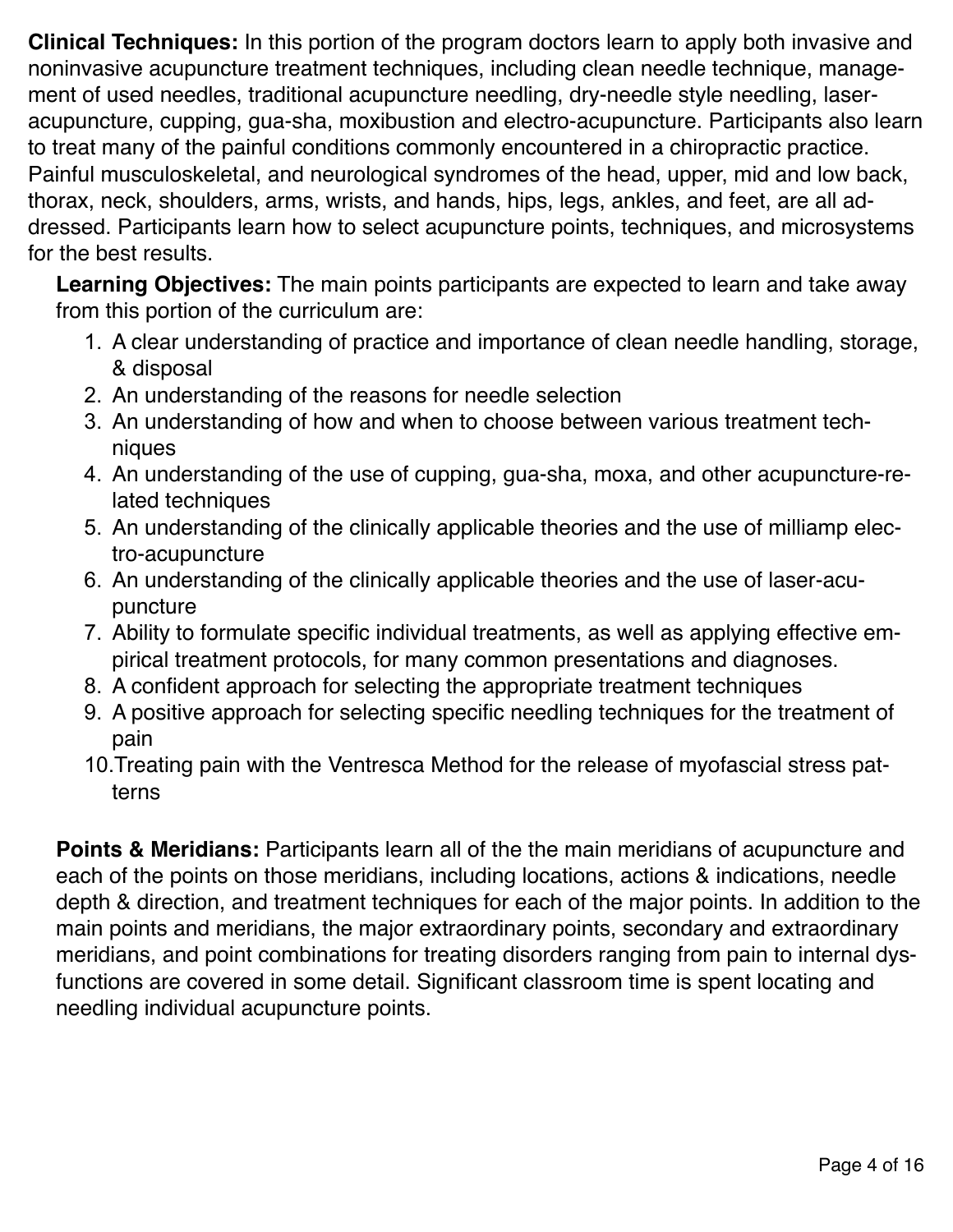**Learning Objectives:** The main points participants are expected to learn and take away from this portion of the curriculum are:

- 1. A an understanding of all the acupuncture points and meridians, with a strong concentration on the most effective and commonly used points
- 2. Confidence in needling points found in various locations, including points on the head, neck, back, abdomen, and extremities
- 3. An ability to work with the Main, Sinew, and Extraordinary Meridians for the treatment of pain and many common internal disorders
- 4. A clinically useful overview of acupuncture point categories and their uses: Shu, Mu, Yuan, Luo, Xi, Element, Tonification, Sedation and Horary.
- 5. A clinically useful understanding of about 40 of the most commonly used acupuncture points, most trigger points, and select motor points, the reasons for choosing them, as well as specific techniques for locating, and treating these points.

**Acupuncture Microsystems:** Acupuncture microsystems are mainly comprised of constellations of points apart from the basic meridian system, which are generally found in specific or limited areas of the body. Auriculotherapy is the most commonly known acupuncture microsystem focusing on points found on the external ears. In addition to auriculotherapy, participants learn special points on the hands, and scalp, which are highly effective in clinical practice. In the course of this study, participants learn many theoretical foundations, actions, and indications, as well as specific techniques & protocols for the treatment of pain, post-stroke, smoking, weight-loss, and addiction.

**Learning Objectives:** The main points participants are expected to learn and take away from this portion of the curriculum are:

- 1. Comfort in utilizing selected points and techniques drawn from Auriculotherapy, Chinese Scalp Acupuncture, Japanese Scalp Acupuncture, & Hand Acupuncture
- 2. An understanding when to use Auriculotherapy, and techniques for applying the therapy with maximum benefit
- 3. An understanding how and when to use selected points drawn from "YNSA" Scalp Acupuncture, for the treatment of painful conditions
- 4. An understanding when to use Chinese Scalp Acupuncture, and techniques for applying the therapy with maximum benefit and minimal discomfort to the patient
- 5. An understanding of how and when to use selected points drawn from Chinese Hand Acupuncture
- 6. How and when to use zonal diagnosis and treatments to treat pain via the release of trigger points & myofascial stress patterns with the Ventresca Method
- 7. Formulation and use of specific individual treatment plans, as well as effective empirical treatment protocols, integrating various microsystems with standard acupoints

**Instructor:** Dr. Jim Ventresca [CV appended]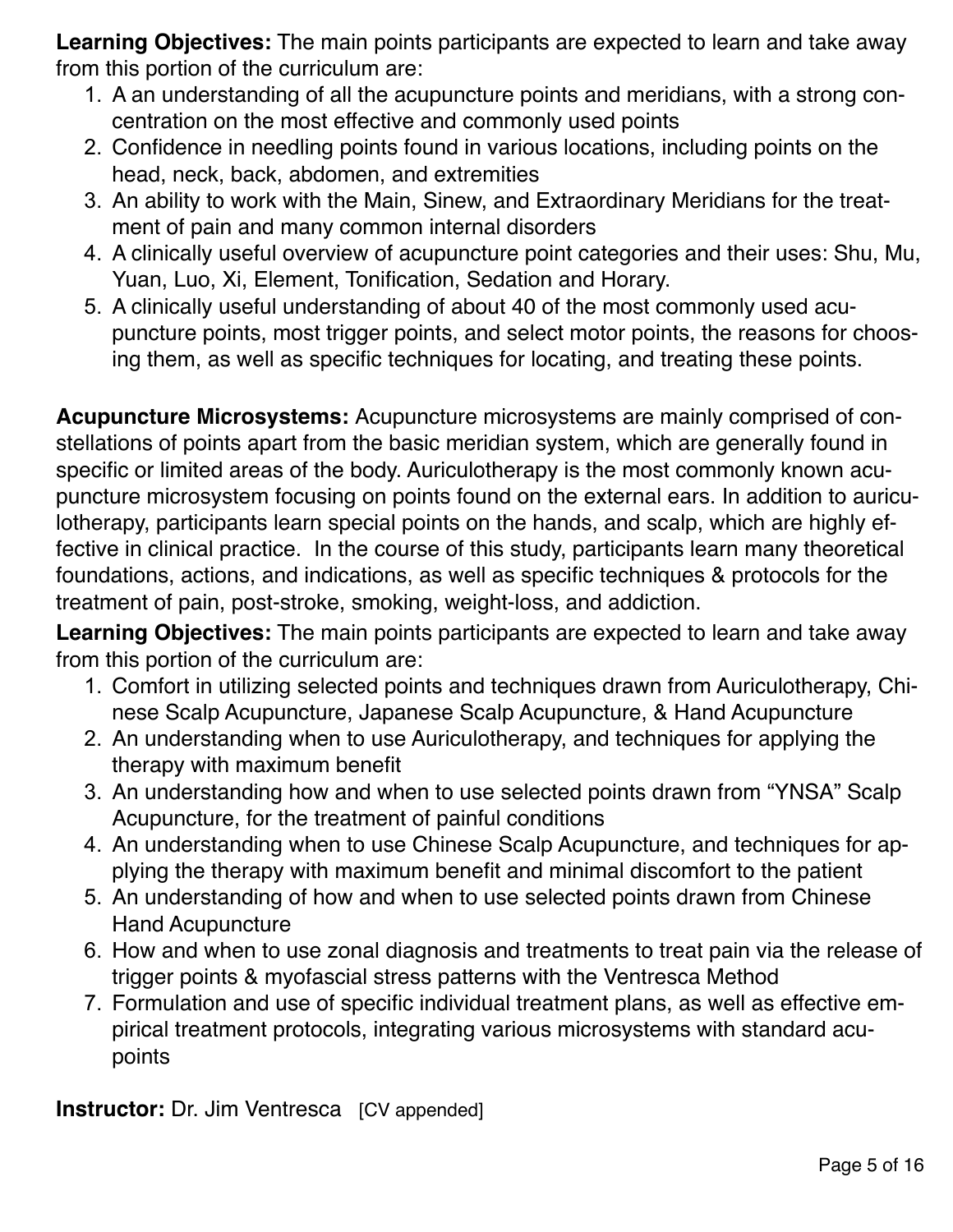# **100-Hour 5-Weekend Hybrid Chiropractic Acupuncture Program Course Hourly Breakdown**

| Weekend #1 Acupuncture: Traditional Approaches<br>Saturday & Sunday: 8:00Am- 12:30Pm & 2:00Pm 6:00Pm<br><b>Introduction:</b> Acupuncture, Dry Needling, Legal, Practical, Clinic Setup,<br><b>Clinical Fundamentals:</b> Yin & Yang, 8 Principles, Substances<br><b>Meridian &amp; Points: Introduction To Points And Meridians, 12 Primary Points</b><br>Clinical Techniques / Microsystems: Introduction To Needles & Tools, Clean Needle Tech-<br>nique, Microsystems Overview, Auricular Therapy |                                                                                                                                                                                                                                               |
|------------------------------------------------------------------------------------------------------------------------------------------------------------------------------------------------------------------------------------------------------------------------------------------------------------------------------------------------------------------------------------------------------------------------------------------------------------------------------------------------------|-----------------------------------------------------------------------------------------------------------------------------------------------------------------------------------------------------------------------------------------------|
| Sat. 8am-9am                                                                                                                                                                                                                                                                                                                                                                                                                                                                                         | Acupuncture Paradigm: Non-Reductionist Medicine; Major Texts And Historical<br>Figures; The 1949 Introduction Of Tcm; 5 Branches Of Chinese Medicine; Current<br>Popular Styles Of Acupuncture, Compare & Contrast Acupuncture & Dry Needling |
| Sat. 9am-10am                                                                                                                                                                                                                                                                                                                                                                                                                                                                                        | 12 Primary Point Introduction: LI4, ST36, SI3, BL62, LU7, KD6, TB5, GB41,<br>GB26, LR3, PC6, SP4                                                                                                                                              |
| Sat. 10am-11pm                                                                                                                                                                                                                                                                                                                                                                                                                                                                                       | Yin & Yang: General Theory, Clinical Uses, Clinical Associations, Functions In The<br>Body, Associated Disorders, Relationships In The Body,                                                                                                  |
| Sat.11am-12:30pm                                                                                                                                                                                                                                                                                                                                                                                                                                                                                     | 8 Principles: 4 Pairs Of Opposites, Internal, External, Hot, Cold, Excess, Deficient;<br>Location & Etiology;                                                                                                                                 |
| Sat. 12:30pm-2pm                                                                                                                                                                                                                                                                                                                                                                                                                                                                                     | <b>Break</b>                                                                                                                                                                                                                                  |
| Sat. 2pm-3pm                                                                                                                                                                                                                                                                                                                                                                                                                                                                                         | Qi & Blood:<br>Origin, Production, Functions, Directions, Imbalances, Related Organs.                                                                                                                                                         |
| Sat. 3pm-4pm                                                                                                                                                                                                                                                                                                                                                                                                                                                                                         | <b>Jing, Shen, &amp; Jin Ye: Origin, Production, Functions, Imbalances,</b><br>Related Organs, And Fluid Metabolism                                                                                                                           |
| Sat. 4pm-5pm                                                                                                                                                                                                                                                                                                                                                                                                                                                                                         | Meridian Theory: Compare And Contrast Primary, Divergent, Sinew, Minute, Skin,<br>Luo, And Extraordinary Meridians                                                                                                                            |
| Sat. 5pm-6pm                                                                                                                                                                                                                                                                                                                                                                                                                                                                                         | Pathogenic Factors: External Wind, Cold, Heat, Damp Internal Wind, Cold, Heat,<br>Damp, Emotions, And Misc. Causes Of Disease                                                                                                                 |
|                                                                                                                                                                                                                                                                                                                                                                                                                                                                                                      |                                                                                                                                                                                                                                               |
| Sun. 8am-9am                                                                                                                                                                                                                                                                                                                                                                                                                                                                                         | 5 Element Functional Theory: Introduction Of 5 Elements; Sheng & Ko Cycles<br>And Pathology; Treatment Mother/Son,                                                                                                                            |
| Sun. 9am-10am                                                                                                                                                                                                                                                                                                                                                                                                                                                                                        | 5 Element Specifics: Body Type; Table Of Correspondences                                                                                                                                                                                      |
| Sun. 10am-11pm                                                                                                                                                                                                                                                                                                                                                                                                                                                                                       | Introduction To Actions & Indications Of Meridians And Points                                                                                                                                                                                 |
| Sun11am-12:30pm                                                                                                                                                                                                                                                                                                                                                                                                                                                                                      | <b>Horary Cycle: Chronotherapy Diagnosis And Treatment</b>                                                                                                                                                                                    |
| Sun.12:30pm-2pm                                                                                                                                                                                                                                                                                                                                                                                                                                                                                      | <b>Break</b>                                                                                                                                                                                                                                  |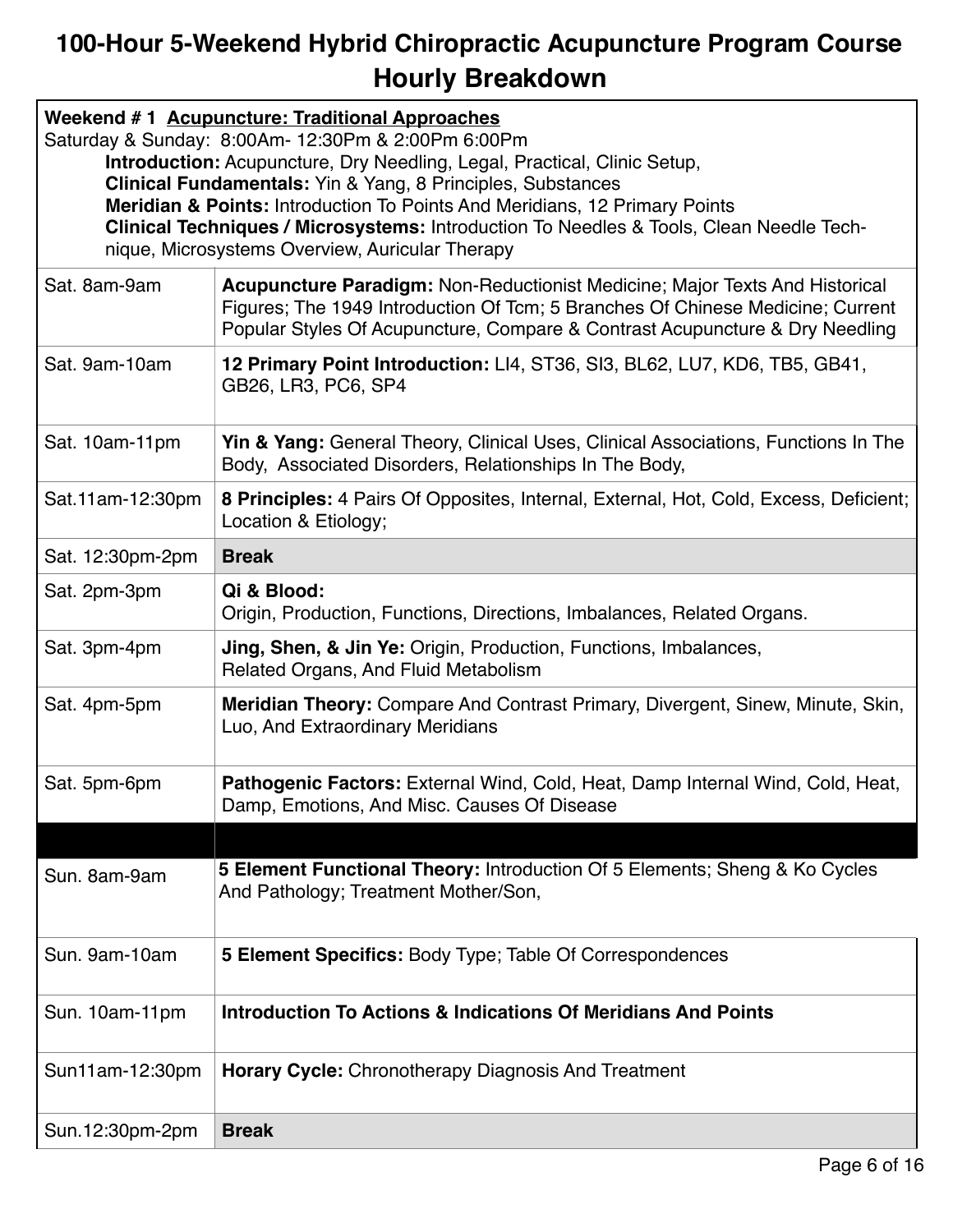| Sun. 2pm-3pm | <b>Overview Of Acupuncture Points &amp; Meridian Pathways:</b><br>Define Points And Meridians, Point Palpation & Identification,<br>Body Measurements, Yin Vs Yang Meridians, |
|--------------|-------------------------------------------------------------------------------------------------------------------------------------------------------------------------------|
| Sun. 3pm-4pm | <b>Tongue Diagnosis: Introduction To The Diagnostic Significance Of Color, Shape,</b><br>Moisture, Coat, & Common Combinations Of Same                                        |
| Sun. 4pm-5pm | <b>Introduction To Pulse Diagnosis:</b><br>Introduction To The Diagnostic Significance Of Size, Strength, Position,<br>Level, Speed, & Qualities Of Wiry And Slippery         |
| Sun. 5pm-6pm | <b>Tongue &amp; Pulse Diagnostic Practical</b>                                                                                                                                |

| Weekend # 2 Acupuncture: Yang Meridians & Treating Pain<br>Saturday & Sunday: 8:00Am- 12:30Pm & 2:00Pm 6:00Pm<br>Clinical Fundamentals: Tongue Diagnosis, 5 Elements, Horary Cycle, Pathogens<br>Points & Meridians: Du, Yang & Sinew Meridians<br>Clinical Techniques / Microsystems: Point Release And Stimulation, Tcm Pain Management |                                                                                                                                                                                                                       |
|-------------------------------------------------------------------------------------------------------------------------------------------------------------------------------------------------------------------------------------------------------------------------------------------------------------------------------------------|-----------------------------------------------------------------------------------------------------------------------------------------------------------------------------------------------------------------------|
| Sat. 8am-9am                                                                                                                                                                                                                                                                                                                              | Introduction And Review Of Material From Weekend #1                                                                                                                                                                   |
| Sat. 9am-10am                                                                                                                                                                                                                                                                                                                             | <b>Introduction / Clean Needle Technique / Introduction To Acupuncture</b><br>Needles & Tools; Hand-Washing, Patient Contact, Clean Vs Sterile,<br>Needle Isolation, Biohazard Storage And Disposal, Risks & Benefits |
| Sat. 10am-11pm                                                                                                                                                                                                                                                                                                                            | <b>Needle Selection:</b> Needle Sizes, Needle Types - Standard, Bleeding, & Semi-<br>Permanent.                                                                                                                       |
| Sat. 11pm-12:30pm                                                                                                                                                                                                                                                                                                                         | 12 Primary Point Practical: LI4, ST36, SI3, BL62, LU7, KD6, TB5, GB41, GB26,<br>LR3, PC6, SP4                                                                                                                         |
| Sat. 12:30pm-2pm                                                                                                                                                                                                                                                                                                                          | <b>Break</b>                                                                                                                                                                                                          |
| Sat. 2pm-3pm                                                                                                                                                                                                                                                                                                                              | Microsystems Overview: General Approach To Microsystems, Specifics Of Mi-<br>crosystem Treatment, Microsystem Expectations, Compare And Contrast Ear,<br>Scalp (Ynsa & Chinese), And Hand Acupuncture.                |
| Sat. 3pm-4pm                                                                                                                                                                                                                                                                                                                              | <b>Auricular Acupuncture Overview: Anatomy, Somatotypes, Landmarks,</b><br>Point Catagories: Musculoskeletal, Organs, And Special Function                                                                            |
| Sat. 4pm-5pm                                                                                                                                                                                                                                                                                                                              | <b>Treatment Of Auricular Acupuncture Points: Point Prescriptions And</b><br>Protocols I.E. Nada, Pain, Battlefield, Stop Smoking Support, Etc.                                                                       |
| Sat. 5pm-6pm                                                                                                                                                                                                                                                                                                                              | Du / Governing Vessel Main & Sinew Meridians & Major Points:<br>Description Of Pathway, Clinical Uses Of Meridian And Individual Points.<br>Practical - Location Needling Techniques, Actions And Indications         |
|                                                                                                                                                                                                                                                                                                                                           |                                                                                                                                                                                                                       |
| Sun. 8am-9am                                                                                                                                                                                                                                                                                                                              | Large Intestine Meridian & Major Points: Description Of Pathway,<br>Clinical Uses Of Meridian And Individual Points.<br>Practical - Location Needling Techniques, Actions And Indications;                            |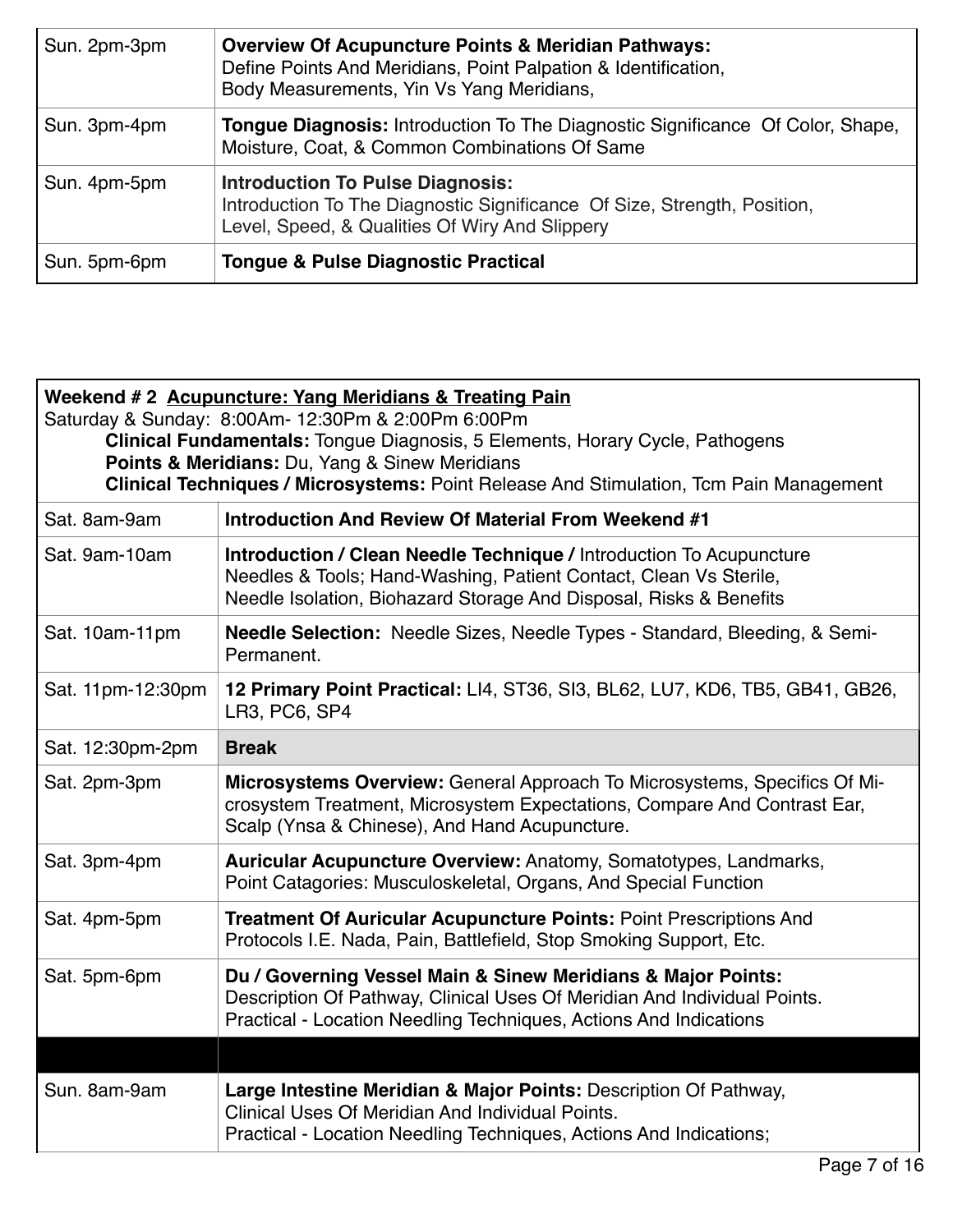| Sun. 9am-10am    | <b>Stomach Meridian &amp; Major Points: Description Of Pathway,</b><br>Clinical Uses Of Meridian And Individual Points.<br>Practical - Location Needling Techniques, Actions And Indications         |
|------------------|------------------------------------------------------------------------------------------------------------------------------------------------------------------------------------------------------|
| Sun. 10am-11pm   | <b>Small Intestine Meridian &amp; Major Points: Description Of Pathway, Clinical Uses</b><br>Of Meridian And Individual Points, Practical - Location<br>Needling Techniques, Actions And Indications |
| Sun.11am-12:30pm | <b>Urinary Bladdermeridian &amp; Major Points:</b><br>Description Of Pathway, Clinical Uses Of Meridian And Individual Points.<br>Practical - Location Needling Techniques, Actions And Indications  |
| Sun. 12:30pm-2pm | <b>Break</b>                                                                                                                                                                                         |
| Sun. 2pm-3pm     | San Jiao Meridian & Major Points:<br>Description Of Pathway, Clinical Uses Of Meridian And Individual Points.<br>Practical - Location Needling Techniques, Actions And Indications                   |
| Sun. 3pm-4pm     | <b>Gall Bladder Meridian &amp; Major Points:</b><br>Description Of Pathway, Clinical Uses Of Meridian And Individual Points.<br>Practical - Location Needling Techniques, Actions And Indications    |
| Sun. 4pm-5pm     | <b>TCM Pain Management Theory</b>                                                                                                                                                                    |
| Sun. 5pm-6pm     | <b>TCM Pain Management Points And Practice</b>                                                                                                                                                       |

| Weekend # 3 Acupuncture: Yin Meridians & Internal Disorders<br>Saturday & Sunday: 8:00Am- 12:30Pm & 2:00Pm 6:00Pm<br><b>Clinical Fundamentals: Organs, Respiratory, Digestive, Gu.</b><br>Points & Meridians: Ren & Yin Meridians, Point Categories & Combinations<br>Clinical Techniques / Microsystems: Moxibustion / Heat Therapy |                                                                                                                                                                                                                                                                                             |
|--------------------------------------------------------------------------------------------------------------------------------------------------------------------------------------------------------------------------------------------------------------------------------------------------------------------------------------|---------------------------------------------------------------------------------------------------------------------------------------------------------------------------------------------------------------------------------------------------------------------------------------------|
| Sat. 8am-9am                                                                                                                                                                                                                                                                                                                         | <b>Point Categories:</b> Jing Well, Ying Spring, Shu Stream, Jing River, He Sea, Yuan<br>Source, Xi Accumulation, Luo Connecting, Back Shu, Front Mu,                                                                                                                                       |
| Sat. 9am-10am                                                                                                                                                                                                                                                                                                                        | <b>Organ Introduction Review</b>                                                                                                                                                                                                                                                            |
| Sat. 10am-11pm                                                                                                                                                                                                                                                                                                                       | Ren Mai / Conception Vessel Main & Sinew Meridians & Major Points: Descrip-<br>tion Of Pathway, Clinical Uses Of Meridian And Individual Points. Practical - Loca-<br>tion Needling Techniques, Actions And Indications                                                                     |
| Sat. 11pm-12:30pm                                                                                                                                                                                                                                                                                                                    | <b>Lung &amp; Large Intestine</b><br>Properties, Functions, Common Disharmonies, Major Signs & Symptoms<br>Lung Meridian & Major Points: Description Of Pathway, Clinical Uses Of Meridian<br>And Individual Points. Practical - Location Needling Techniques, Actions And Indi-<br>cations |
| Sat. 12:30pm-2pm                                                                                                                                                                                                                                                                                                                     | <b>Break</b>                                                                                                                                                                                                                                                                                |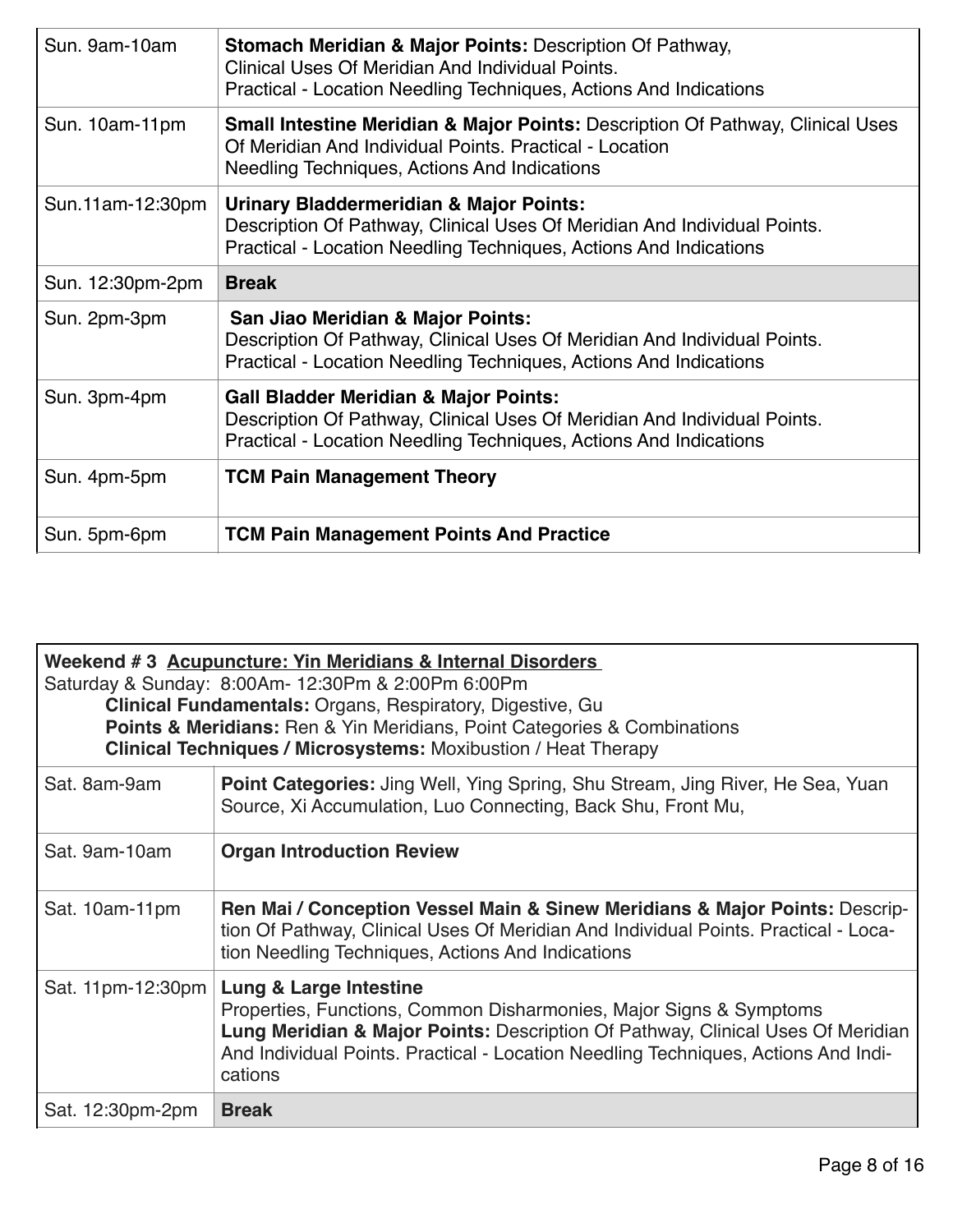| Sat. 2pm-3pm     | <b>Spleen &amp; Stomach</b><br>Properties, Functions, Common Disharmonies, Major Signs & Symptoms<br>Spleen Meridian & Major Points: Description Of Pathway, Clinical Uses Of Merid-<br>ian And Individual Points. Practical - Location Needling Techniques, Actions And<br>Indications                                     |
|------------------|-----------------------------------------------------------------------------------------------------------------------------------------------------------------------------------------------------------------------------------------------------------------------------------------------------------------------------|
| Sat. 3pm-4pm     | <b>Kidney &amp; Bladder</b><br>Properties, Functions, Common Disharmonies, Major Signs & Symptoms<br>Kidney Meridian & Major Points: Description Of Pathway, Clinical Uses Of Merid-<br>ian And Individual Points. Practical - Location Needling Techniques, Actions And<br>Indications                                     |
| Sat. 4pm-5pm     | Heart, Small Intestine, Pericardium, San Jiao<br>Properties, Functions, Common Disharmonies, Major Signs & Symptoms<br>Heart & Pericardium Meridian & Major Points: Description Of Pathway, Clinical<br>Uses Of Meridian And Individual Points. Practical - Location Needling Techniques,<br><b>Actions And Indications</b> |
| Sat. 5pm-6pm     | <b>Liver &amp; Gall Bladder</b><br>Properties, Functions, Common Disharmonies, Major Signs & Symptoms<br>Liver Meridian & Major Points: Description Of Pathway, Clinical Uses Of Meridian<br>And Individual Points. Practical - Location Needling Techniques, Actions And Indi-<br>cations                                  |
|                  |                                                                                                                                                                                                                                                                                                                             |
|                  |                                                                                                                                                                                                                                                                                                                             |
| Sun. 8am-9am     | Extraordinary Organs Properties, Functions, Common Disharmonies, Major<br><b>Signs &amp; Symptoms</b>                                                                                                                                                                                                                       |
| Sun. 9am-10am    | <b>Extraordinary Organs:</b><br>Gall Bladder, Brain, Marrow, Bone, Blood Vessels, Uterus                                                                                                                                                                                                                                    |
| Sun. 10am-11pm   | <b>Introduction To The 8 Extraordinary Meridians</b>                                                                                                                                                                                                                                                                        |
| Sun.11am-12:30pm | <b>Moxibustion / Far Infrared Heat</b>                                                                                                                                                                                                                                                                                      |
| Sun.12:30pm-2pm  | <b>Break</b>                                                                                                                                                                                                                                                                                                                |
| Sun. 2pm-3pm     | <b>Digestive Patterns:</b><br>Pattern Recognition, Treatment Methods And Techniques                                                                                                                                                                                                                                         |
| Sun. 3pm-4pm     | <b>Respiratory Patterns:</b><br>Pattern Recognition, Treatment Methods And Techniques                                                                                                                                                                                                                                       |
| Sun. 4pm-5pm     | <b>Genitourinary Patterns:</b><br>Pattern Recognition, Treatment Methods And Techniques                                                                                                                                                                                                                                     |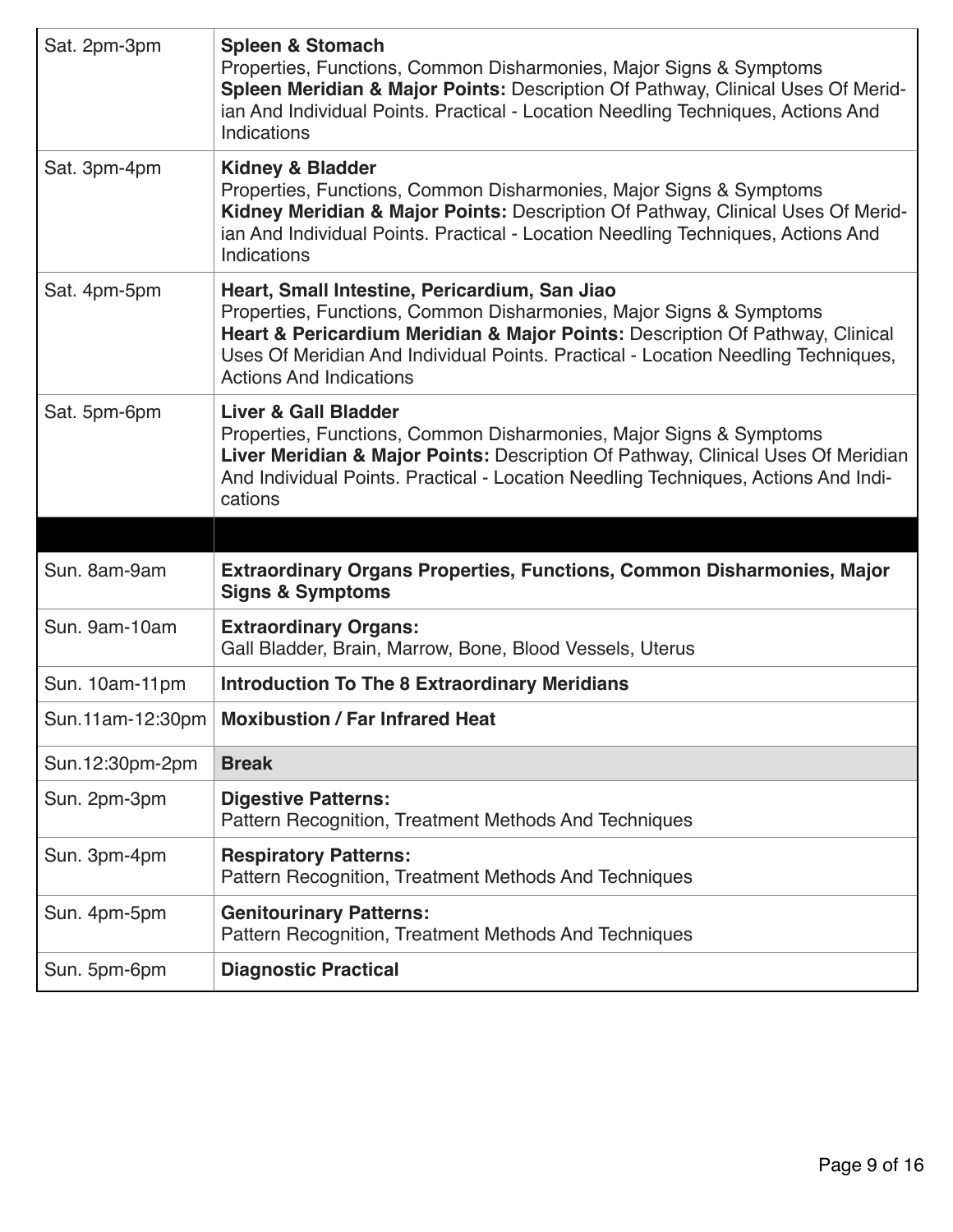| Weekend #4 Acupuncture: Women's Health & Extraordinary Meridians<br>Saturday & Sunday: 8:00Am- 12:30Pm & 2:00Pm 6:00Pm<br><b>Clinical Fundamentals: Women's Health</b><br><b>Points &amp; Meridians: 8 Extraordinary Meridians</b><br>Clinical Techniques / Microsystems: Electro-Acupuncture, Laser-Acupuncture |                                                                                                                                                                                                                                                                                                                                                                                          |
|------------------------------------------------------------------------------------------------------------------------------------------------------------------------------------------------------------------------------------------------------------------------------------------------------------------|------------------------------------------------------------------------------------------------------------------------------------------------------------------------------------------------------------------------------------------------------------------------------------------------------------------------------------------------------------------------------------------|
| Sat. 8am-9am                                                                                                                                                                                                                                                                                                     | <b>Theoretical Principles Comprehensive Review</b>                                                                                                                                                                                                                                                                                                                                       |
| Sat. 9am-10am                                                                                                                                                                                                                                                                                                    | <b>Extraordinary Meridians Introduction: Points And Pathways And General</b><br>Treatment                                                                                                                                                                                                                                                                                                |
| Sat. 10am-11pm                                                                                                                                                                                                                                                                                                   | Ren Mai / Du Mai: Examination Of The Actions Indications And Treatment Imple-<br>mentation                                                                                                                                                                                                                                                                                               |
| Sat. 11pm-12:30pm                                                                                                                                                                                                                                                                                                | Dai Mai / Chong Mai: Examination Of The Actions Indications And Treatment Im-<br>plementation                                                                                                                                                                                                                                                                                            |
| Sat. 12:30pm-2pm                                                                                                                                                                                                                                                                                                 | <b>Break</b>                                                                                                                                                                                                                                                                                                                                                                             |
| Sat. 2pm-3pm                                                                                                                                                                                                                                                                                                     | Secondary Vessels: Examination Of The Actions Indications And Treatment Im-<br>plementation                                                                                                                                                                                                                                                                                              |
| Sat. 3pm-4pm                                                                                                                                                                                                                                                                                                     | Extraordinary Meridians Physical, Psychological, & Systemic Implications                                                                                                                                                                                                                                                                                                                 |
| Sat. 4pm-5pm                                                                                                                                                                                                                                                                                                     | <b>Eight Extraordinary Meridians Chars.</b>                                                                                                                                                                                                                                                                                                                                              |
| Sat. 5pm-6pm                                                                                                                                                                                                                                                                                                     | <b>Women's Health Concerns Review: Relevant Organs, Substances And Theories:</b><br>Liver, Spleen, Blood, Yin, Jing,                                                                                                                                                                                                                                                                     |
|                                                                                                                                                                                                                                                                                                                  |                                                                                                                                                                                                                                                                                                                                                                                          |
| Sun. 8am-9am                                                                                                                                                                                                                                                                                                     | Women's Health Physiology: Discussion Of How The Substances, Organs, And<br>Meridians, Discussed Throughout The Seminar Relate Directly, And In Some Cas-<br>es Uniquely, To Women's Physiology                                                                                                                                                                                          |
| Sun. 9am-10am                                                                                                                                                                                                                                                                                                    | Women's Health Etiology & Pathology: Intricacies Of Tcm Pathology Specifical-<br>ly Related To Women's Reproduction And Breast Health, Focusing On Blood & Yin.                                                                                                                                                                                                                          |
| Sun. 10am-11pm                                                                                                                                                                                                                                                                                                   | <b>Women's Health Treatment: Point Prescriptions And Treatment Protocols Specific</b><br>To Women's Reproduction And Breast Health.                                                                                                                                                                                                                                                      |
| Sun.11am-12:30pm                                                                                                                                                                                                                                                                                                 | <b>Extraordinary Meridians &amp; Women's Health</b>                                                                                                                                                                                                                                                                                                                                      |
| Sun. 12:30pm-2pm                                                                                                                                                                                                                                                                                                 | <b>Break</b>                                                                                                                                                                                                                                                                                                                                                                             |
| Sun. 2pm-3pm                                                                                                                                                                                                                                                                                                     | Recommended Resources Review: Review Of Available Acupuncture Charts,<br>Ear Charts, Scalp Charts, Online Classes, Websites, And Major Acupuncture Texts<br>Addressing Their Value & Relevance To Participants<br>Clinical Review / Board Prep - Organs, Meridians And Points: Discussion Of<br>Clinically Applicable Physiology, Pathology, Diagnostics, And Major Associated<br>Points |
| Sun. 3pm-4pm                                                                                                                                                                                                                                                                                                     | Clinical Review / Board Prep - Jing & Shen & Jin Ye: Review And Clinical Rele-<br>vance Of The Production, Functions And Imbalances Jing & Shen And Water Me-<br>tabolism                                                                                                                                                                                                                |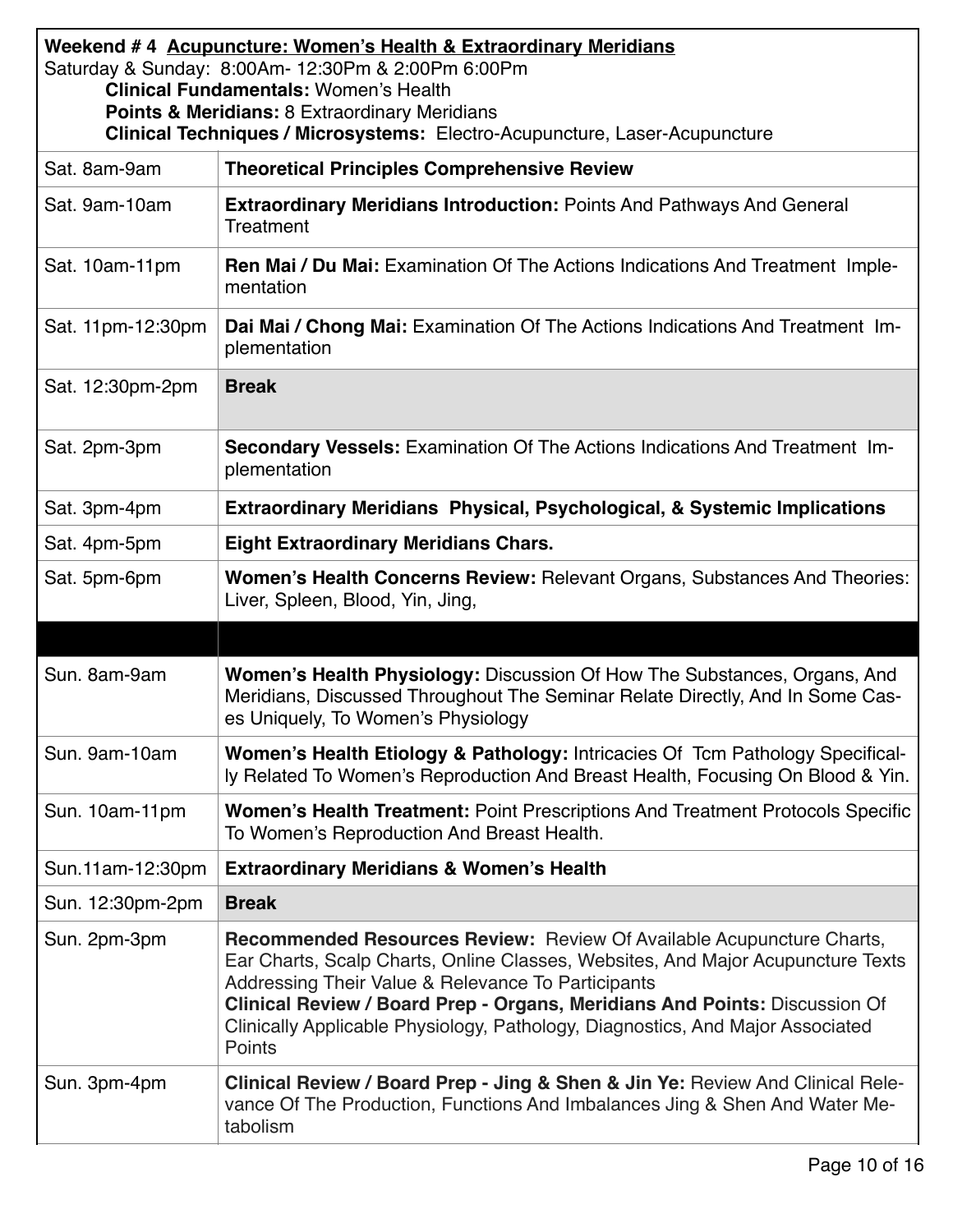| Sun. 4pm-5pm | <b>Clinical Review / Board Prep - Pathogenic Factors: Review And Clinical Rele-</b><br>vance Of Internal External And Miscellaneous Causes Of Disease. |
|--------------|--------------------------------------------------------------------------------------------------------------------------------------------------------|
| Sun. 5pm-6pm | <b>Clinical Review / Board Prep - Ariculotherapy</b>                                                                                                   |

| Weekend #5 Acupuncture: Contemporary Approaches<br>Saturday & Sunday: 8:00Am- 12:30Pm & 2:00Pm 6:00Pm<br><b>Clinical Fundamentals: Program Review &amp; National Board Preparation</b><br>Points & Meridians: Ordinary Points For Extraordinary Results<br>Clinical Techniques / Microsystems: Treatment Of Pain, Ventresca Method, Chemical<br>Dependency |                                                                                                                                                                                                                                                                            |
|------------------------------------------------------------------------------------------------------------------------------------------------------------------------------------------------------------------------------------------------------------------------------------------------------------------------------------------------------------|----------------------------------------------------------------------------------------------------------------------------------------------------------------------------------------------------------------------------------------------------------------------------|
| Sat. 8am-9am                                                                                                                                                                                                                                                                                                                                               | <b>Extra Points</b>                                                                                                                                                                                                                                                        |
| Sat. 9am-10am                                                                                                                                                                                                                                                                                                                                              | <b>Ynsa Points And Location Techniques: Overview Of Ynsa Somatotype,</b><br>Location Of Ynsa Points A, B, C, D, & E, Palpation And Needling                                                                                                                                |
| Sat. 10am-11pm                                                                                                                                                                                                                                                                                                                                             | <b>Chinese Hand Acupuncture:</b> Somatotype And Musculoskeletal Points.                                                                                                                                                                                                    |
| Sat. 11pm-12:30pm                                                                                                                                                                                                                                                                                                                                          | <b>Neuroacupuncture (Aka Chinese Scalp) Indications And Techniques:</b><br>Overview Of Brain Map, Points Vs Lines, Landmarks, Names And Locations<br>Of Treatment Lines                                                                                                    |
| Sat. 12:30pm-2pm                                                                                                                                                                                                                                                                                                                                           | <b>Break</b>                                                                                                                                                                                                                                                               |
| Sat. 2pm-3pm                                                                                                                                                                                                                                                                                                                                               | Laser & Electro Acupuncture: Tools And Techniques                                                                                                                                                                                                                          |
| Sat. 3pm-4pm                                                                                                                                                                                                                                                                                                                                               | <b>IASTM Cupping &amp; Gua Sha</b>                                                                                                                                                                                                                                         |
| Sat. 4pm-5pm                                                                                                                                                                                                                                                                                                                                               | Review Pain Management With Classical Chinese Techniques: Introduc-<br>tion To Diagnosis And Prognosis Of Musculoskeletal And Neuromuscular<br>Pain. Treatment Using Traditional Physical Medicine Techniques Including<br>Palpation, Acupuncture, Cupping, Guasha, & Moxa |
| Sat. 5pm-6pm                                                                                                                                                                                                                                                                                                                                               | <b>Understanding How Various Meridians Treat Pain: Review Of Major Yang</b><br>Meridian Pathways, Extraordinary Meridian Influences, Liver Meridians Asso-<br>ciation With Treatment Of Pain.                                                                              |
|                                                                                                                                                                                                                                                                                                                                                            |                                                                                                                                                                                                                                                                            |
| Sun. 8am-9am                                                                                                                                                                                                                                                                                                                                               | <b>General Point Selection For Treating Pain: Using Distal Points, Choosing</b><br>Between And Combining Local And Adjacent Acupuncture Points, And Trig-<br>ger Points                                                                                                    |
| Sun. 9am-10am                                                                                                                                                                                                                                                                                                                                              | <b>Treatment Of The Major Points For Treating Pain: Review Of Major Points</b><br>From Lr, Yangming, Shaoyang, And Taiyang Meridians                                                                                                                                       |